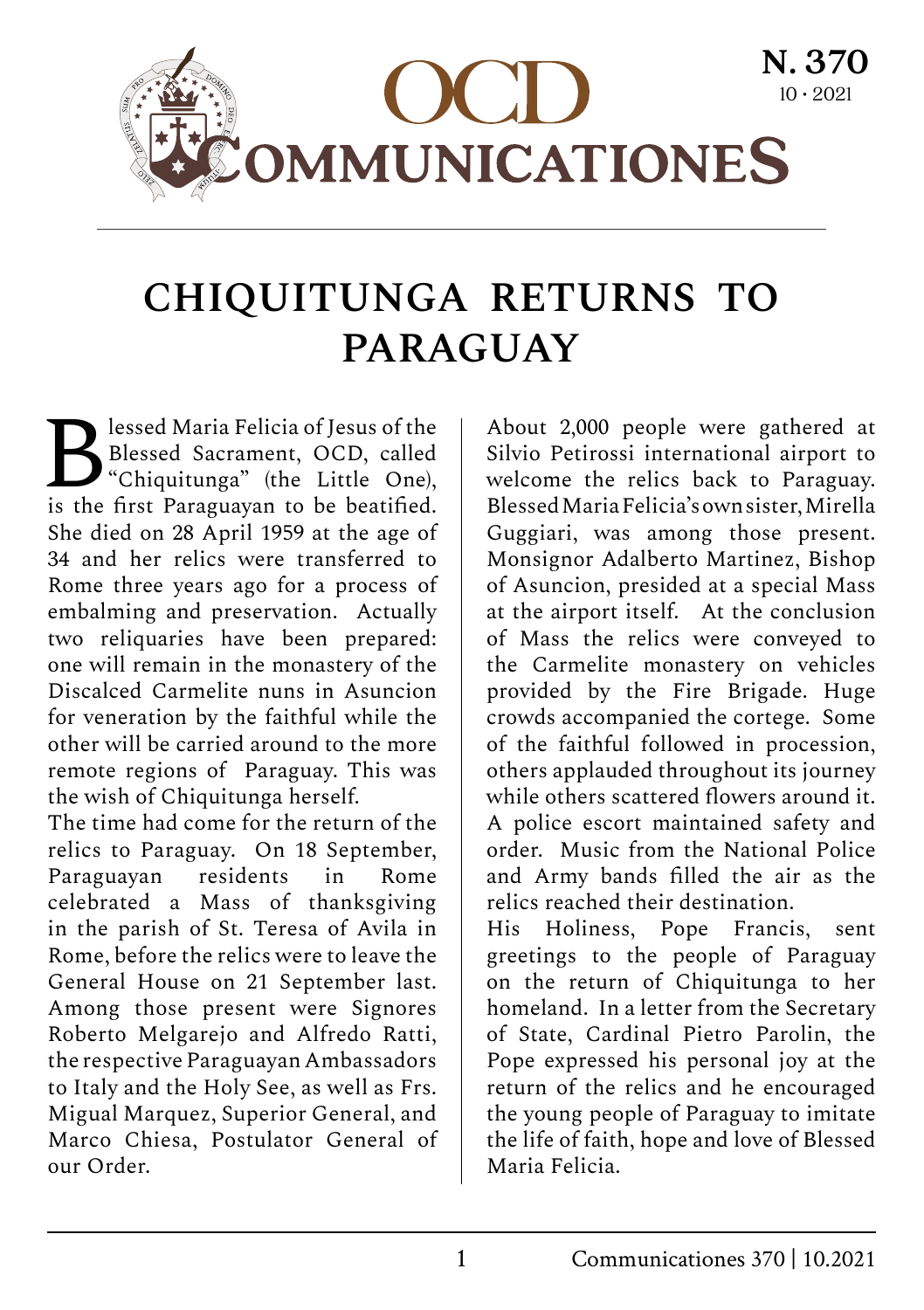# **OCD PROVINCES OF BRAZIL ORGANISE A CONGRESS IN HONOUR OF SAINT JOSEPH**

In honour of this year dedicated to<br>St. Joseph, the I<sup>st</sup> Interprovincial<br>OCD Congress was held from 9-15<br>October. The theme for the Congress St. Joseph, the I<sup>st</sup> Interprovincial  $\triangle$  OCD Congress was held from 9-15 October. The theme for the Congress was "Saint Joseph: between silence and action". The online event, organised by the OCD Provinces of Brazil, was transmitted on the YouTube channels of the OCDS. At least 8.000 viewers, from different countries, were able to tune in to the videos.

The Congress proved to be a great occasion for fraternity and formation among the entire Brazilian Teresian family and a significant witness to their sharing of the Teresian charism. All three branches (friars, nuns and seculars) of both the OCD Provinces, (St. Joseph and Our Lady of Mount Carmel) were involved in the organization, permitting all of them to participate in spreading their common love for St. Joseph.

All the participants had access to

the varied formative activities for a deepening appreciation of Josephine spirituality: a scriptural approach, Papal teachings, patronage, devotions, art etc. Some artistic performances were also included, especially one of participants in a musical competition honouring St. Joseph. The opening and closing Masses were celebrated by the respective Superiors of the two Provinces and a Triduum for the Feast of St. Teresa, our Mother, was also part of the agenda.

This Interprovincial Congress, honouring St. Joseph, celebrated, in a Teresian prospective, the 150<sup>th</sup> anniversary of the proclamation of St. Joseph as Patron of the universal Church. It is our hope that the special event may bear spiritual fruits for the good of all the people of God and the blessing of St. Joseph on the entire Carmelite family in Brazil.

# **HUGE COMPLEX AT CARMEL OF BANGUI (CENTRAL AFRICA)**

<sup>n</sup> 16 July, at the conclusion of a<br>Mass presided over by Cardinal<br>Dieudonne Nzapalaing, the Mass presided over by Cardinal Dieudonne Nzapalaing, the foundation stone for a new convent of

Bangui Carmel was finally laid. We had been waiting for this moment for many years. In 2006 we had built a monastery for the friars. At the same time, our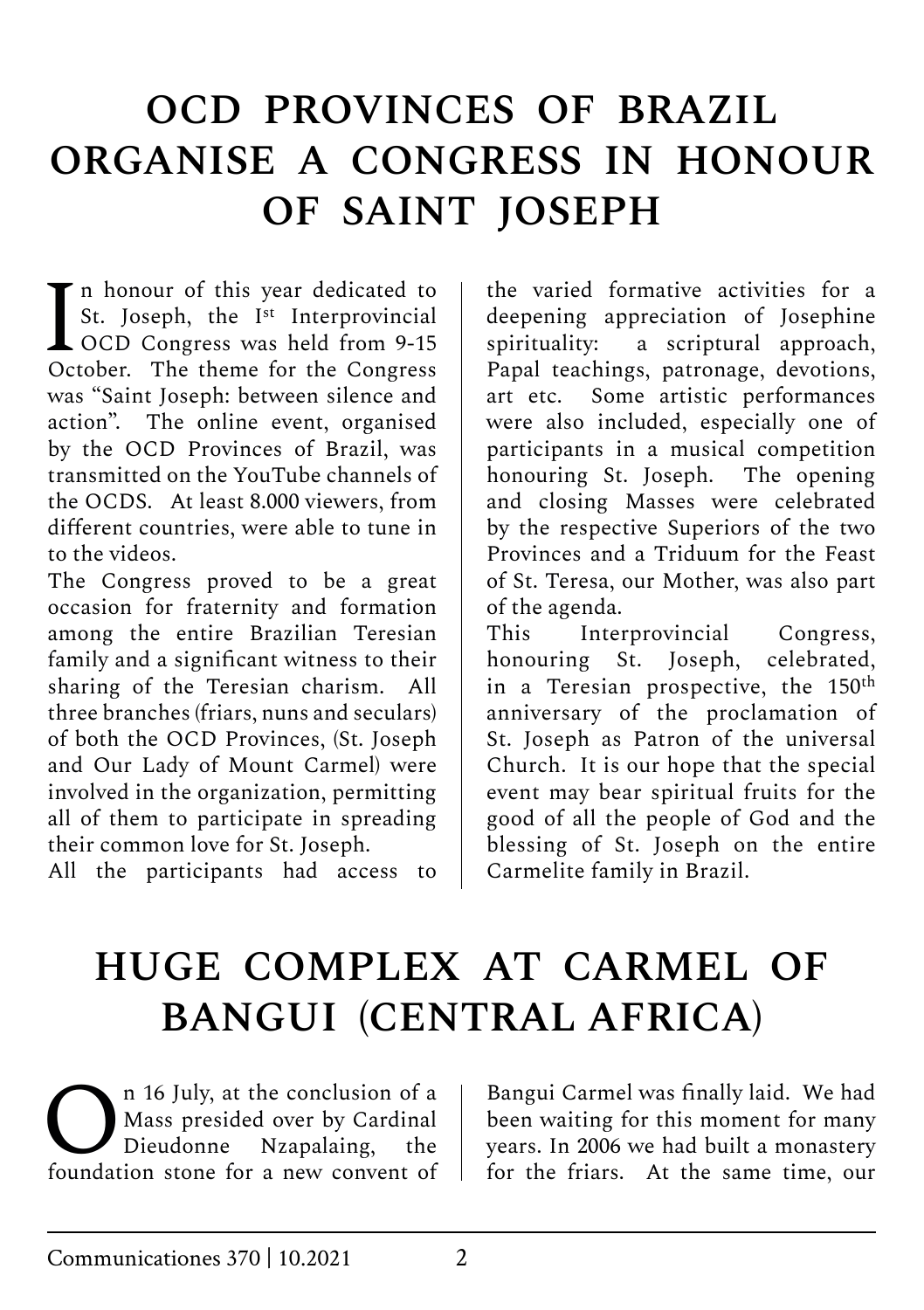convent had become more and more such a focal point of reference for so many people that the whole quarter around us came to be called *Carmel*. Through the course of the years, demands for lodgings increased and more and more people were coming to participate at our Sunday Mass. In 2013 the community acquired a venue for student accommodation and an agricultural school was opened in 2020.

All of this finally forced us to reconsider our situation and to provide adequate structures to correspond with the requirements for seminarians' formation and the requests for lodgings. More important still, it was necessary to offer our faithful a dignified venue for prayer – our Sunday liturgical celebrations take place under a simple roof of sheet iron. After long and patient discernment we decided on the construction of a completely new complex. It will be made up of three sectors: 1. A *convent* with twenty rooms for the community, with

everything necessary for conventual life and our *apostolate*; 2. Fifteen *guest rooms* with a dining room and a meeting hall; 3. A large *church*. At the moment, the whole quarter *Carmel* is involved in building the convent and we hope to be able to take up residence in it by the end of next year.

As you can easily understand, we are talking about an ambitious project, something that will be very costly and will engage us for quite a few years. We would not have had the courage to even consider such an undertaking without the encouragement of many friends. They were quite aware of our needs if we were to host the young seminarians, guests and particularly the faithful. These good friends also appreciated our wishes and hopes for the projects we had in mind. May we be permitted to thank them sincerely with all our hearts.

More information on web [www.](http://www.amiciziamissionaria.it/donazioni/) [amiciziamissionaria.it/donazioni/](http://www.amiciziamissionaria.it/donazioni/)

## **VISIT OF FATHER GENERAL TO THE TERESIANUM**

From the  $11<sup>th</sup>$  to  $15<sup>th</sup>$  October, the<br>Superior General, Fr. Miguel  $\blacktriangleleft$  Superior General, Fr. Marquez Calle, paid a fraternal visit to the Permanent Community of the Teresianum. He was interested in having first-hand information about the life of our religious there and their work in our Pontifical Faculty. During these few days he was also able to have brief

meetings with the International College and the Missionary Seminary, while he would hope to pay both these sectors longer visits soon.

During this first meeting with the religious of the Teresianum, after Vespers on Monday 11th, Fr. General explained to the community that he wished to converse with each of them.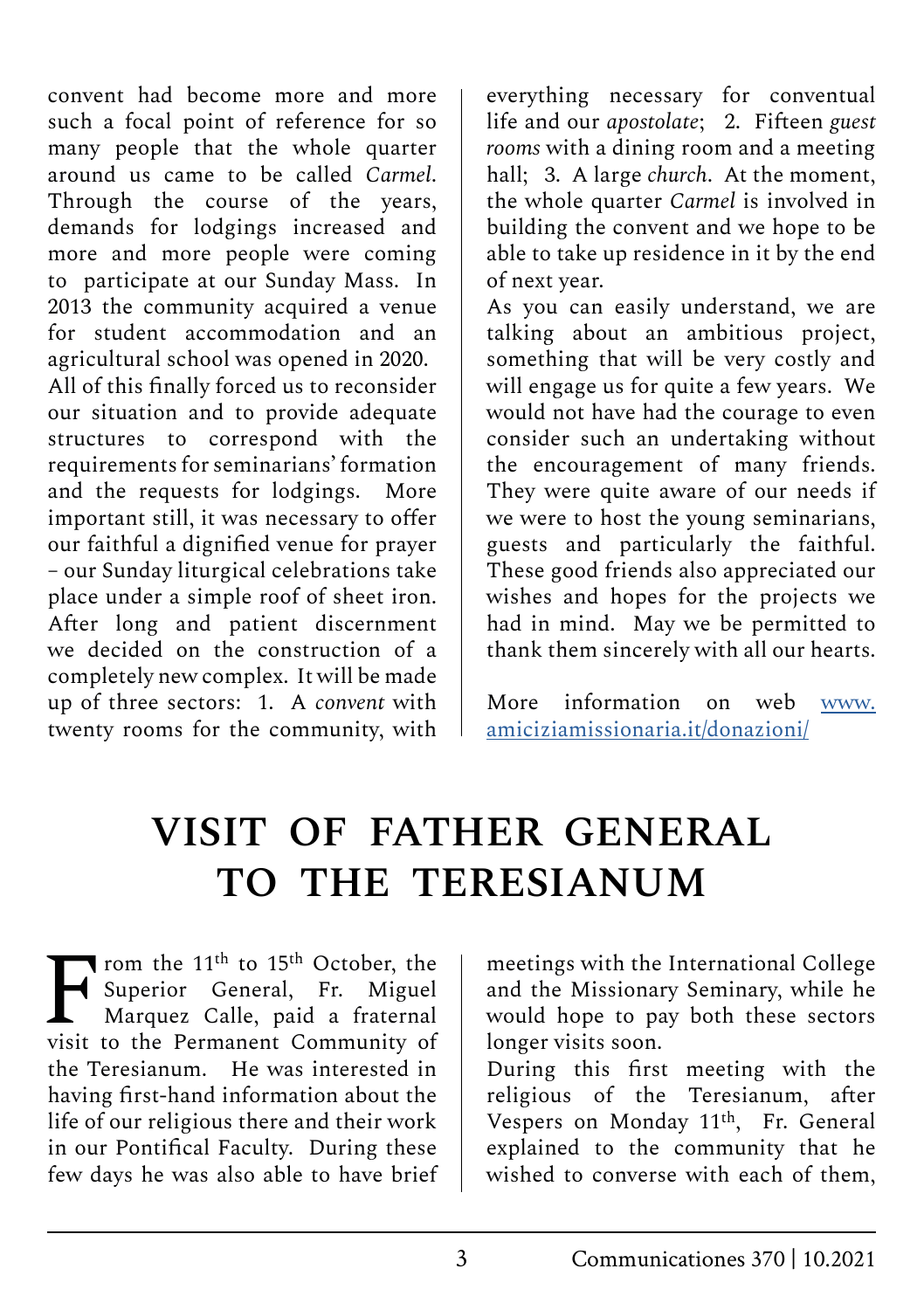simply to understand the situation of every individual and to share their community life for these few days.

The visit was solemnly concluded on the day of the opening of the academic year 2021-2022, the Feast of St. Teresa. Fr. Miguel presided at the Eucharist and the official academic opening. The

President of the Faculty, Fr. Christof Betschart, reported on the activities of the preceding year. Fr. Ciro Garcia, the out-going Librarian of the Faculty who returns to his own Province soon, delivered his personal "last" lecture, by way of an inaugural lecture for the new academic year.

# **CITeS. INAUGURATION OF ACADEMIC YEAR 2021-2022**

The academic year 2020-2021 for<br>the Master's Degree in Mystic and<br>Human Sciences was inaugurated<br>on October 4, at the Teresianothe Master's Degree in Mystic and on October 4 at the Teresiano-Sanjuanista International Centre, CITeS, Avila. This particular degree is just one of the various academic programmes on offer at the 'Universita della Mistica'. The inaugural ceremony commenced at 9.45 a.m. The Centre's staff expressed their satisfaction at being able to undertake this new course despite the pandemic situation which has prevented many students from

coming to Avila. These particular students will have to follow the lectures of the initial trimester online.

10 students can attend physically while 30 others will be online. 12 different nations are represented this year. The day's celebration concluded with Mass at 19.00, led by Fr. Francisco Javier Sancho Fermin, OCD, Director of CITeS. The General Secretary of the Centre, Fr. Jerzy Nawojowski, reported on the academic year 2020-2021 and the academic and cultural activities during the summer of 2020.

### **INAUGURATION OF CASA MONTE CARMELI AT LEPATERIQUE**

**During the solemnity of our**<br>
We celebrated a thanksgiving<br>
Fucharist for Casa del Monte Carmelo at Holy Mother Teresa of Jesus, Eucharist for *Casa del Monte Carmelo* at Lepaterique, Honduras.

We are overjoyed because today has been a very significant day: a first Mass celebrated in this House, on such an important occasion for Teresian Carmel, the feast day of St. Teresa. The Mass was celebrated in what will be a dining hall, so, with all due reverence, we can say that the first banquet there was a Eucharistic one. Teresa of Jesus, such an exceptional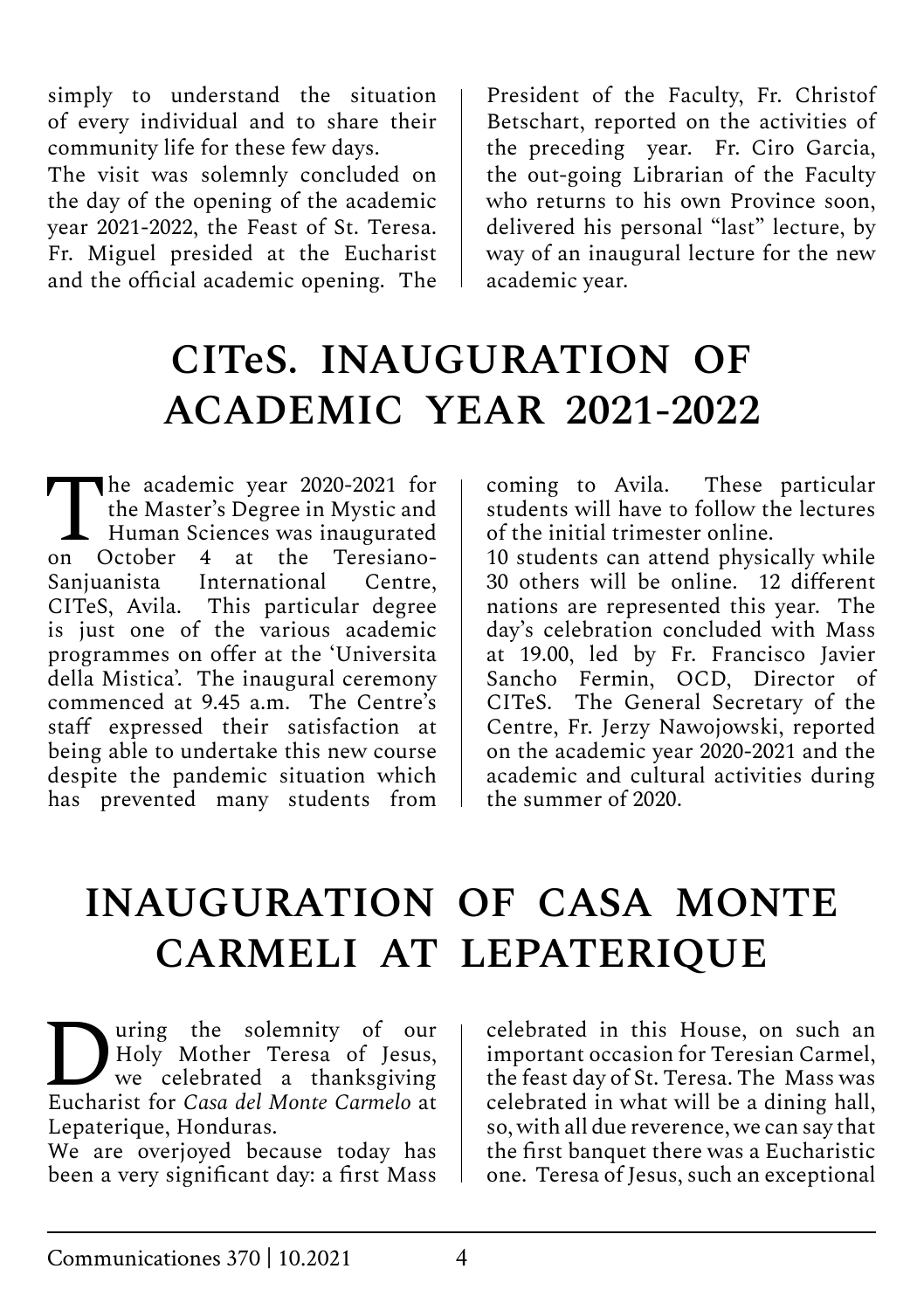woman, Saint, Doctor of the Church…is a fount of inspiration for many young women who are commencing a journey<br>in *Casa Monte Carmelo*. This house in *Casa Monte Carmelo*. welcomes young adolescents, from some remote and impoverished villages in the region of Lepaterique, who have no access to education. They now have the opportunity to begin studies in preparation for becoming protagonists in their family lives and in the Church and society.

We thank God, that with the help of many people, parishioners and institutions, we have the facilities to welcome these young women who are a hope for humanity. In a particular way, we thank the Order of Discalced Carmelites that through the Secretary for Missions, Fr. Jerome Paluku, has provided significant assistance. We are also very grateful for the substantial financial help for our project supplied by the Italian Bishops' Conference (CEI).

#### **FR. PATRIZIO SCIADINI DECORATED CAVALIER OF THE ORDER OF THE STAR OF ITALY ("Cavaliere dell'Ordine della Stella d'Italia")**

**OCO**, was decorated as a Cavalier<br>of the Order of the Star of Italy.<br>The Italian Ambassador (to Equat) read. OCD, was decorated as a Cavalier of the Order of the Star of Italy. The Italian Ambassador (to Egypt) read the formula of conferring of the honour on Fr. Patrizio as follows:-

*"In the exercise of ministry as a religious and priest, Fr. Patrizio is distinguished for his extraordinary dedication and depth of humanity.*

*In the quarter of Shoubra, in which the Carmelite convent of Cairo is situated, with generosity and self-sacrifice he works tirelessly for the poor and the sick. Many of these are assisted in the hospital quarters attached to the convent. These quarters were greatly enhanced by the same convent's donation "iside2019". Fr. Patrizio was responsible for innumerable preventative and beneficial initiatives for sufferers during*  *the covid-19 pandemic.*

*Among the last Italian priests in Egypt, he represents a spiritual point of reference for the community of his co-nationals towards whose needs he has always been particularly attentive. In his daily activities, Fr. Patrizio exemplifies, to the utmost, values of solidarity and generosity, while his conduct has been a credit to his nation.*

*For his services rendered in the promotion of friendship and solidarity between the Italian and Egyptian communities and, in particular, by means of the stimulation and spread of works of charity, at the instigation of the Italian Minister for External Affairs and International Cooperation, the Honourable Luigi di Maio, the President of the Italian Republic, Professor Sergio Mattarella, has decided to confer the distinction of Cavalier of the Order of the Star of Italy on Father Patrizio."*